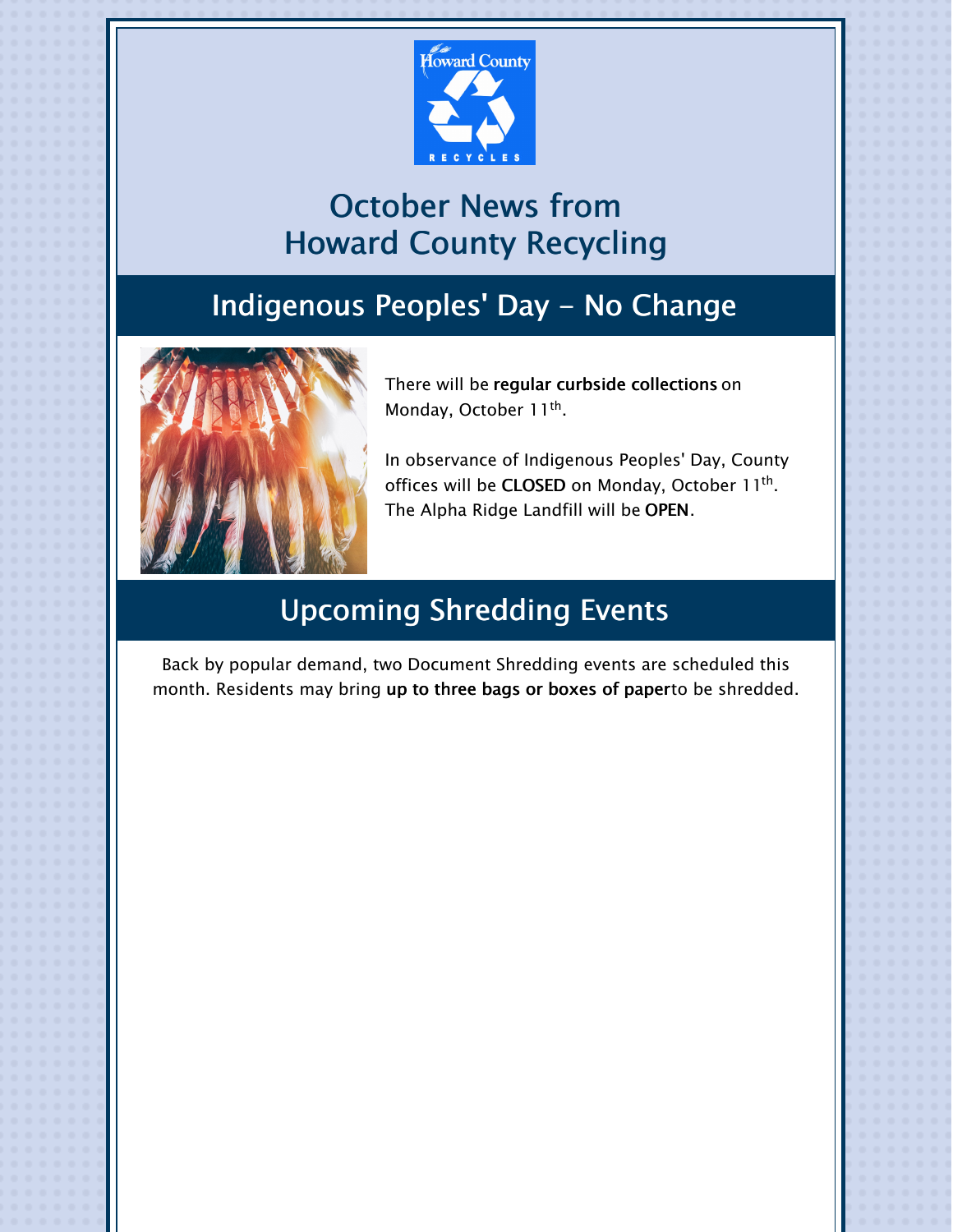# Document Shredding Events 2021

Saturday, October 9th at Gary J Arthur Community Center 2400 State Route 97 9:00am - 1:00pm (or until trucks are full)

**Saturday, October 30th at Long Gate Park and Ride** 5000 Meadowbrook Lane, Ellicott City, MD 9:00am - 1:00pm (or until trucks are full)

Please ONLY bring items that contain personal information. Junk mail, catalogs and office paper should be set out for regular curbside recycling.

For more information, please see our[website](https://www.howardcountymd.gov/documentshredding).

# Know Before You Throw: Shipping/Delivery Packaging

In 2020, we saw quite an uptick in the amount of shipping and delivery packaging entering our waste stream. It's no surprise that many residents turned to online ordering for groceries, household supplies and other necessities.

We're here to help you navigate proper recycling and disposal for these materials. Keep in mind, new products are always entering the market, so this list is not exhaustive. It's also important to note that some companies may exaggerate their claims on recyclability. Always check with us first when you're not sure about an item.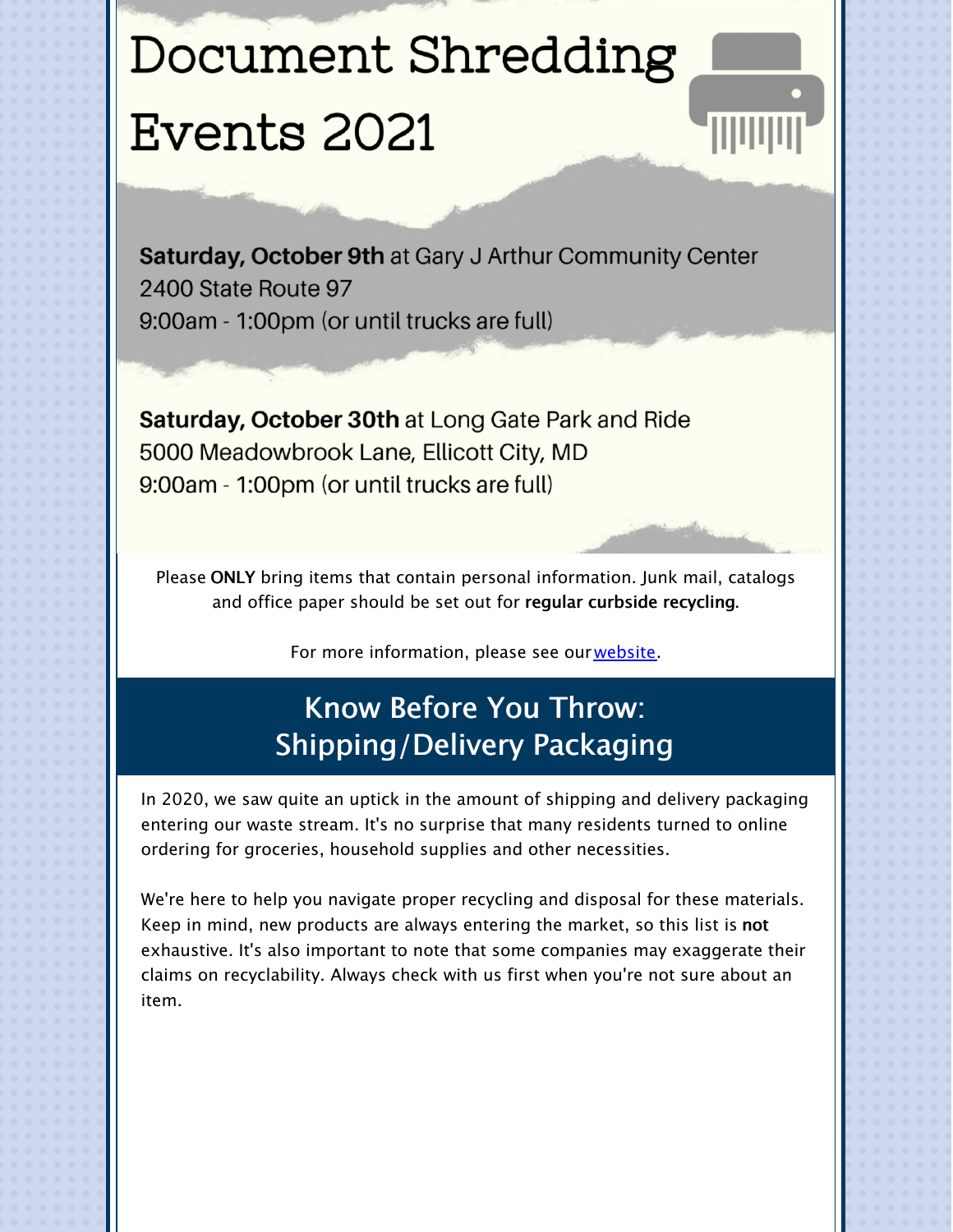

## **Know Before You Throw: Shipping/Delivery Packaging**



\*Drop-off or mail-in programs may exist. Check KnowBeforeYouThrow.org for more information.

 $9/21$ 

Looking for information about restaurant takeout packaging? Check out our Takeout/Cafeteria Packaging poster below. Visit our **[Sustainable](https://www.howardcountymd.gov/public-works/sustainable-shopping) Shopping** page for more tips & tricks.

> [Shipping/Delivery](https://files.constantcontact.com/b4e85a16401/3dfcdbe9-c4a1-452e-a0fa-16aeedb16b55.pdf) Packaging

[Takeout/Cafeteria](https://files.constantcontact.com/b4e85a16401/99fbb772-0e9e-493d-8434-4e30037bfff6.pdf) Packaging

# Missing a Wheel?

Did a wheel on your recycling cart fall off or